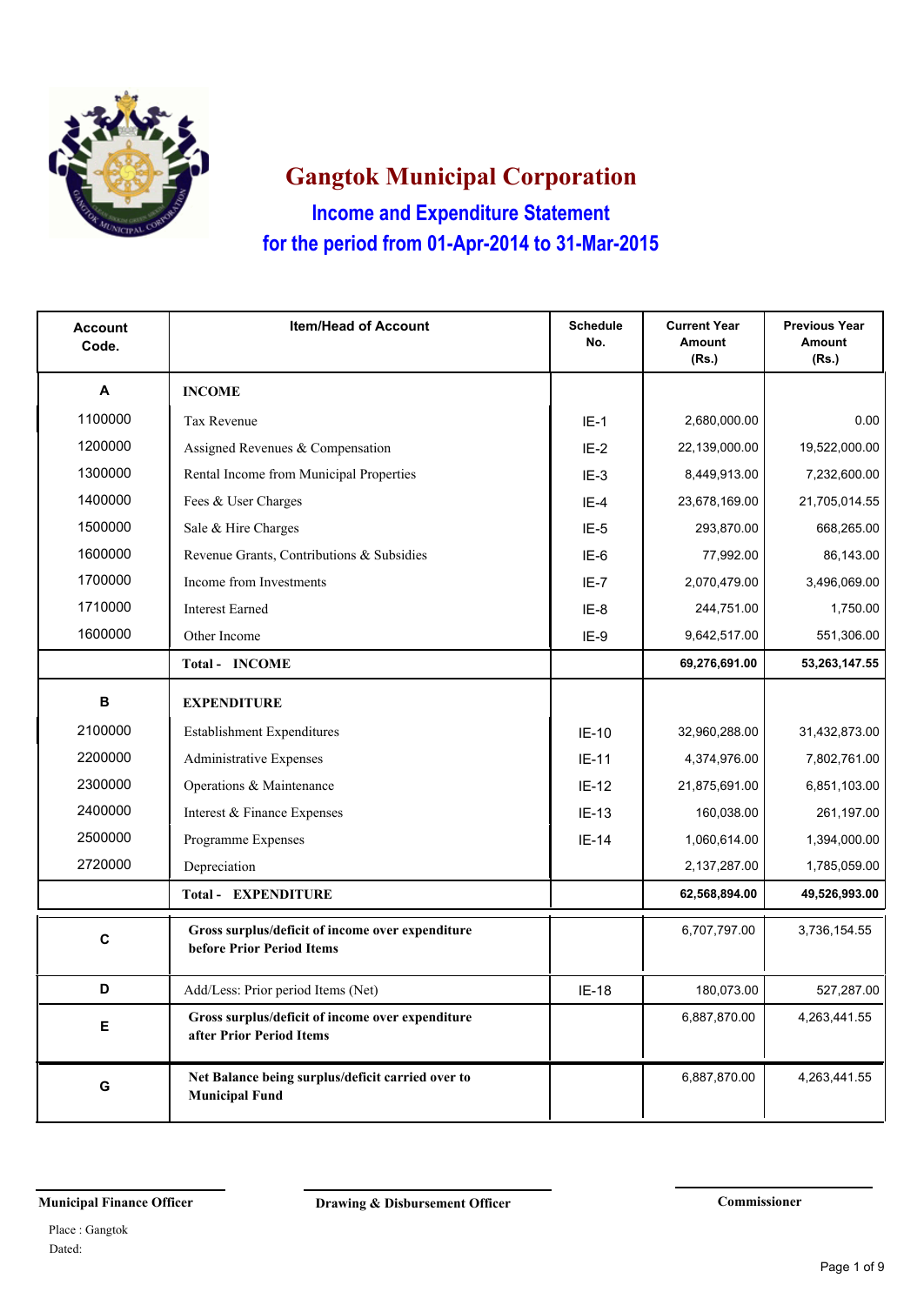### **Schedule IE-1** Tax Revenue

| <b>Account</b><br>Code | <b>Particulars</b>         | <b>Current Year</b><br>Amount<br>(Rs.) | <b>Previous Year</b><br>Amount<br>(Rs.) |
|------------------------|----------------------------|----------------------------------------|-----------------------------------------|
| 1108002                | Others Taxes - Toll Tax    | 2,680,000.00                           | 0.00                                    |
|                        | <b>Total - Tax Revenue</b> | 2,680,000.00                           | 0.00                                    |

#### **Schedule IE-2** Assigned Revenues & Competence

| <b>Account</b><br>Code | <b>Particulars</b>                                                      | <b>Current Year</b><br>Amount<br>(Rs.) | <b>Previous Year</b><br>Amount<br>(Rs.) |
|------------------------|-------------------------------------------------------------------------|----------------------------------------|-----------------------------------------|
| 1201004                | Taxes & Duties Collected by Other Governments-Professional Tax (State C | 22,139,000.00                          | 19,522,000.00                           |
|                        | <b>Total - Assigned Revenues &amp; Compensation</b>                     | 22,139,000.00                          | 19,522,000.00                           |

### **Schedule IE-3** Rental Income from Muni

| <b>Account</b><br>Code | <b>Particulars</b>                                       | <b>Current Year</b><br>Amount<br>(Rs.) | <b>Previous Year</b><br>Amount<br>(Rs.) |
|------------------------|----------------------------------------------------------|----------------------------------------|-----------------------------------------|
| 1301002                | Rent from Civic Amenities - Rent from Shopping Complexes | 8,410,192.00                           | 7,210,200.00                            |
| 1302001                | Rent from Office Buildings - Rent from Offices / Godown  | 39,721.00                              | 22,400.00                               |
|                        | <b>Total - Rental Income from Municipal Properties</b>   | 8,449,913.00                           | 7,232,600.00                            |

## **Schedule IE-4** Fees & User Charges

| <b>Account</b><br>Code | <b>Particulars</b>                                                             | <b>Current Year</b><br>Amount<br>(Rs.) | <b>Previous Year</b><br>Amount<br>(Rs.) |
|------------------------|--------------------------------------------------------------------------------|----------------------------------------|-----------------------------------------|
| 1401101                | Licensing Fees - Trade license fees                                            | 11,138,999.00                          | 12,643,137.55                           |
| 1401102                | Licensing Fees - Trade license Temporary Permission fee                        | 122,790.00                             | 3,300.00                                |
| 1401110                | Licensing Fees - Licensing Fees from Bar                                       | 0.00                                   | 7,500.00                                |
| 1401300                | Fees for Certificate or Extract - Consolidated Fees for Certificate or Extract | 0.00                                   | 8,765.00                                |
| 1402008                | Penalties and Fines - Other Penalties and Fines                                | 1,089,131.00                           | 936,456.00                              |
| 1404001                | Other Fees -Advertisement fees (Hoarding & Bannering Contracts)                | 200,188.00                             | 557,827.00                              |
| 1405005                | User Charges - Garbage Collection Charges                                      | 6,640,085.00                           | 7,304,695.50                            |
| 1405006                | User Charges -Pay & Use toilets                                                | 309,000.00                             | 0.00                                    |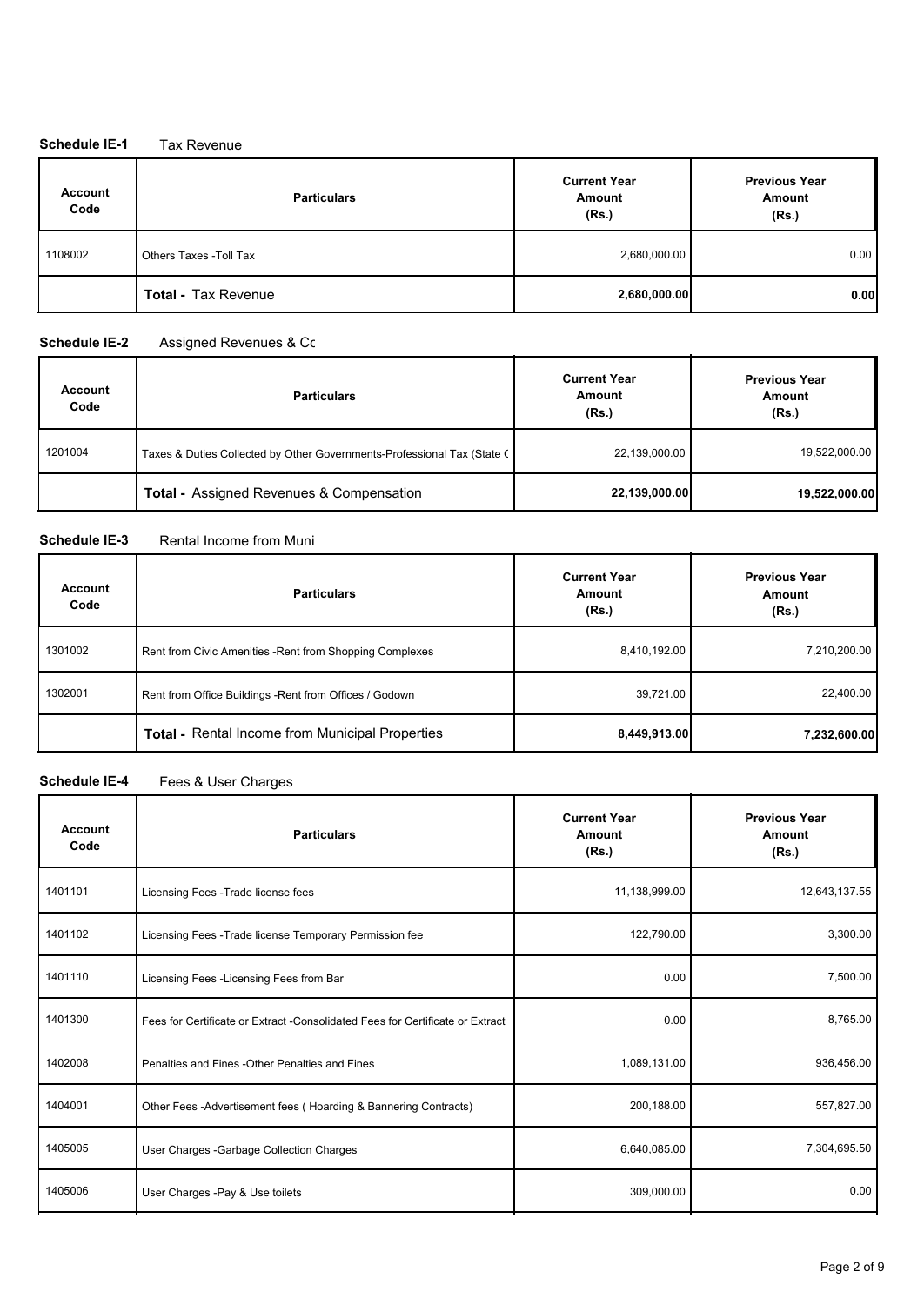| 1405007 | User Charges - Parking Space Charges (On contract) | 3,851,710.00  | 0.00          |
|---------|----------------------------------------------------|---------------|---------------|
| 1405012 | User Charges - Sanitation Charges                  | 326,266.00    | 243,333.50    |
|         | <b>Total - Fees &amp; User Charges</b>             | 23,678,169.00 | 21,705,014.55 |

# Schedule IE-5 Sale & Hire Charges

| Account<br>Code | <b>Particulars</b>                                        | <b>Current Year</b><br><b>Amount</b><br>(Rs.) | <b>Previous Year</b><br>Amount<br>(Rs.) |
|-----------------|-----------------------------------------------------------|-----------------------------------------------|-----------------------------------------|
| 1501101         | Sale of Forms & Publications - Sale of tender papers      | 57,000.00                                     | 63,000.00                               |
| 1501102         | Sale of Forms & Publications - Sale of Trade License form | 123,970.00                                    | 167,500.00                              |
| 1501103         | Sale of Forms & Publications -Sale of Pass Books          | 0.00                                          | 50.00                                   |
| 1504001         | Hire Charges for Vehicles - Hire Charges for Vehicles     | 112,900.00                                    | 437,715.00                              |
|                 | <b>Total - Sale &amp; Hire Charges</b>                    | 293,870.00                                    | 668,265.00                              |

#### **Schedule IE-6** Revenue Grants, Contributions

| <b>Account</b><br>Code | <b>Particulars</b>                                                      | <b>Current Year</b><br>Amount<br>(Rs.) | <b>Previous Year</b><br><b>Amount</b><br>(Rs.) |  |
|------------------------|-------------------------------------------------------------------------|----------------------------------------|------------------------------------------------|--|
| 1602001                | Re-imbursement of expenses-From State Government                        | 0.00                                   | 36,480.00                                      |  |
| 1602003                | Re-imbursement of expenses-From Other Organizations - Electricity Charg | 77,992.00                              | 49,663.00                                      |  |
|                        | <b>Total - Revenue Grants, Contributions &amp; Subsidies</b>            | 77,992.00                              | 86,143.00                                      |  |

#### **Schedule IE-7** Income from Investments

| <b>Account</b><br>Code | <b>Particulars</b>                     | <b>Current Year</b><br>Amount<br>(Rs.) | <b>Previous Year</b><br>Amount<br>(Rs.) |
|------------------------|----------------------------------------|----------------------------------------|-----------------------------------------|
| 1701001                | Interest - Fixed deposits              | 2,046,479.00                           | 3,220,584.00                            |
| 1701005                | Interest - Interest on GoSk Funds      | 24,000.00                              | 0.00                                    |
| 1701008                | Interest - Other Interest              | 0.00                                   | 275,485.00                              |
|                        | <b>Total - Income from Investments</b> | 2,070,479.00                           | 3,496,069.00                            |

#### **Schedule IE-8** Interest Earned

| Account<br>Code | <b>Particulars</b>                                  | <b>Current Year</b><br>Amount<br>(Rs.) | <b>Previous Year</b><br>Amount<br>(Rs.) |
|-----------------|-----------------------------------------------------|----------------------------------------|-----------------------------------------|
| 1711001         | Interest from Bank Accounts - Savings Bank Interest | 244,751.00                             | 0.00                                    |
| 1718001         | Other Interest -Interest from other receivables     | 0.00                                   | 1,750.00                                |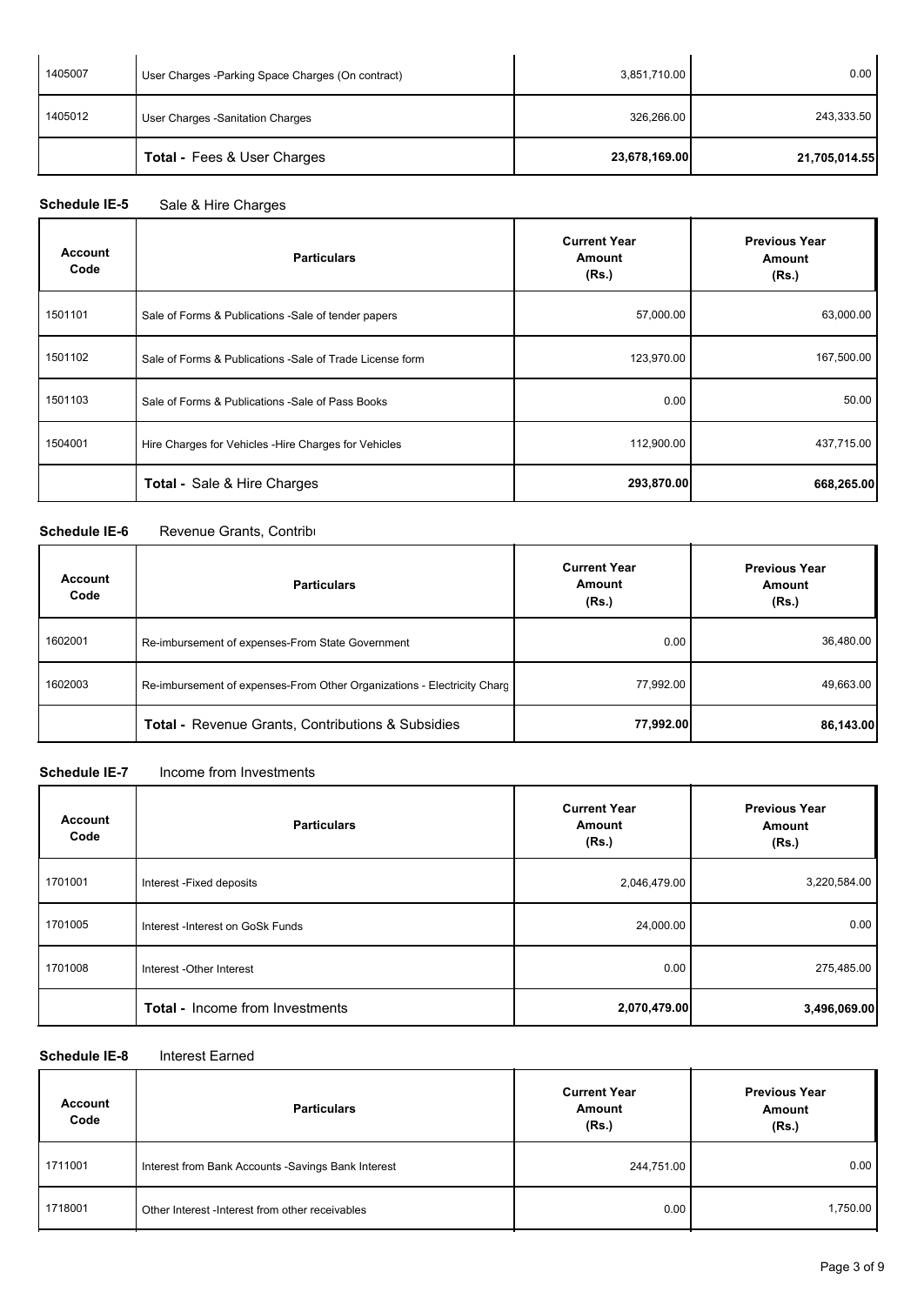#### **Schedule IE-9** Other Income

| <b>Account</b><br>Code | <b>Particulars</b>                                                        | <b>Current Year</b><br>Amount<br>(Rs.) | <b>Previous Year</b><br>Amount<br>(Rs.) |
|------------------------|---------------------------------------------------------------------------|----------------------------------------|-----------------------------------------|
| 1602004                | Re-imbursement of Expenses - From Other Organisations - Others            | 71,146.00                              | 105,206.00                              |
| 1801001                | Deposits Forfeited -Income from forfeiture of Deposits                    | 0.00                                   | 132,300.00                              |
| 1805001                | Unclaimed Refund Payable/ Liabilities Written Back - Lapsed / Stale Chequ | 121,149.00                             | 0.00                                    |
| 1806101                | Scheme Revenue Income-Consolidated Scheme Revenue Income                  | 25,610.00                              | 0.00                                    |
| 1806103                | Scheme Revenue Income-SJSRY Income                                        | 300,000.00                             | 210,000.00                              |
| 1806105                | Scheme Revenue Income(Infrastructure Fund)                                | 8,917,026.00                           | 0.00                                    |
| 1806200                | Deferred Grant Income-Consolidated Deferred Grant Income                  | 0.00                                   | 103,800.00                              |
| 1806207                | Deferred Grant Income(SJSRY)                                              | 104,215.00                             | 0.00                                    |
| 1806208                | Deferred Grant Income ( Infrastructure Fund)                              | 103,371.00                             | 0.00                                    |
|                        | Total - Other Income                                                      | 9,642,517.00                           | 551,306.00                              |

## **Schedule IE-10** Establishment Expenditure

| <b>Account</b><br>Code | <b>Particulars</b>                                                      | <b>Current Year</b><br>Amount<br>(Rs.) | <b>Previous Year</b><br>Amount<br>(Rs.) |
|------------------------|-------------------------------------------------------------------------|----------------------------------------|-----------------------------------------|
| 2101001                | Salaries, Wages and Bonus -Salaries & Allowances - Officers             | 4,384,814.00                           | 3,556,994.00                            |
| 2101002                | Salaries, Wages and Bonus -Salaries & Allowances - Staff                | 11,255,206.00                          | 11,227,614.00                           |
| 2101003                | Salaries, Wages and Bonus - Wages                                       | 8,830,461.00                           | 8,048,085.00                            |
| 2101004                | Salaries, Wages and Bonus - Bonus & Ex-Gratia                           | 196,000.00                             | 178,000.00                              |
| 2101005                | Salaries, Wages and Bonus - Honorarium                                  | 52,000.00                              | 3,000.00                                |
| 2101006                | Salaries, Wages and Bonus - Arrears and Supplementary Pay               | 700,726.00                             | 552,457.00                              |
| 2101007                | Salaries, Wages and Bonus - Consolidated Pay                            | 1,663,800.00                           | 1,864,467.00                            |
| 2102001                | Benefits and Allowances - Remuneration & Fees (People Representatives)  | 1,542,324.00                           | 1,865,771.00                            |
| 2102002                | Benefits and Allowances -Allowances to People Representatives - Ward Co | 608,828.00                             | 504,400.00                              |
| 2102007                | Benefits and Allowances -Staff welfare expenses                         | 110,090.00                             | 0.00                                    |
| 2102010                | Conveyance allowance                                                    | 96,000.00                              | 96,000.00                               |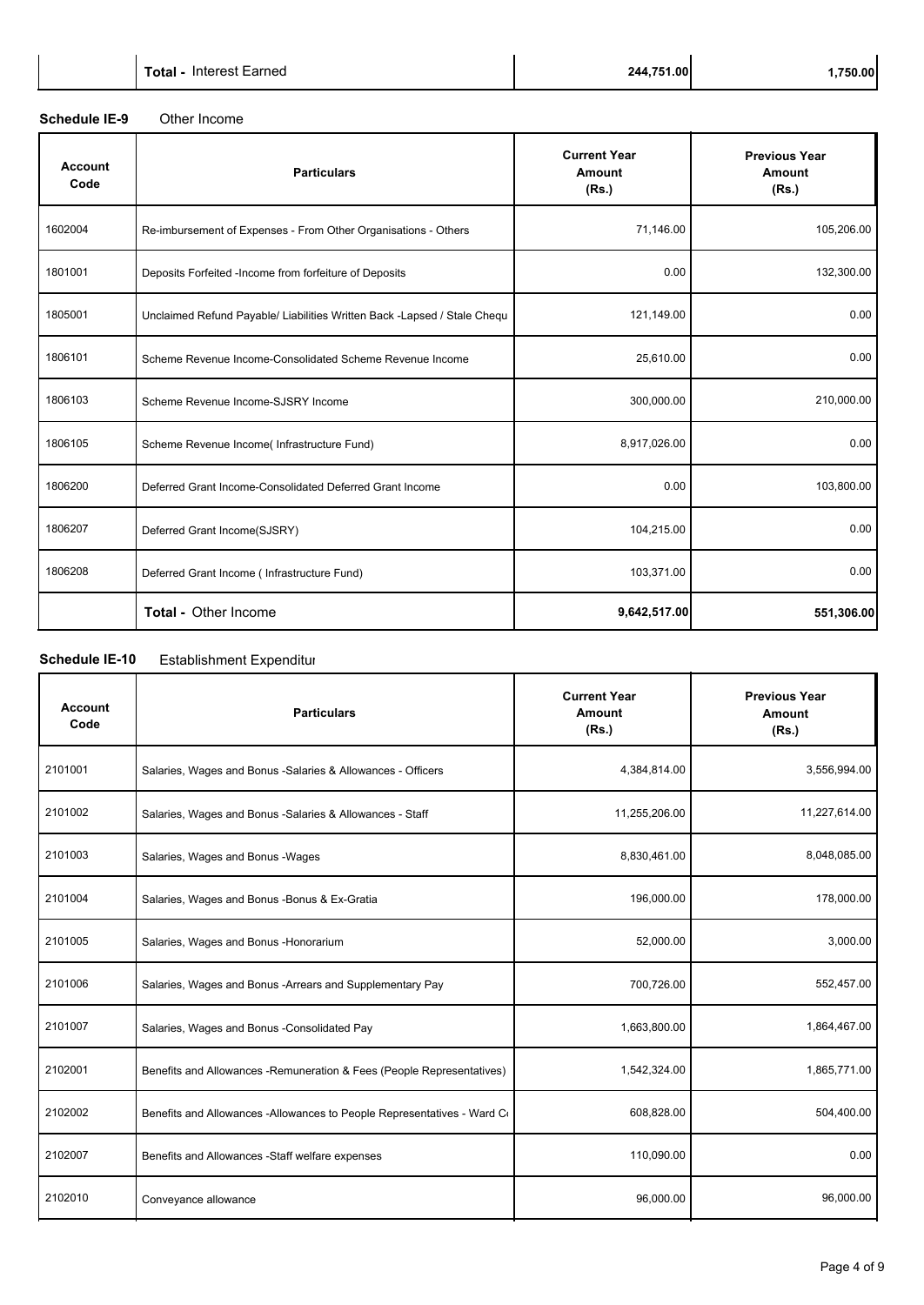| 2102011 | Benefits and Allowances - Overtime Allowance                             | 98,000.00     | 90,000.00     |
|---------|--------------------------------------------------------------------------|---------------|---------------|
| 2103001 | Pension - Pension / Family Pension (Monthly)                             | 0.00          | 1,157,268.00  |
| 2103004 | Pension - Contribution for Pension Deputation Staff                      | 1,079,714.00  | 0.00          |
| 2104001 | Other Terminal & Retirement Benefits -Death cum Retirement Benefit       | 59,700.00     | 0.00          |
| 2104003 | Other Terminal & Retirement Benefits - Provident Fund Contribution       | 0.00          | 936,410.00    |
| 2104005 | Other Terminal & Retirement Benefits - Leave Encashment                  | 38,479.00     | 261,632.00    |
| 2104006 | Other Terminal & Retirement Benefits - Contribution for Leave Salary     | 1,004,500.00  | 1,090,775.00  |
| 2104008 | Other Terminal & Retirement Benefits - Employees Provident Fund Contribu | 1,239,646.00  | 0.00          |
|         | <b>Total - Establishment Expenditures</b>                                | 32,960,288.00 | 31,432,873.00 |

**Current Year Amount**

**Previous Year Amount (Rs.)**

J.

#### **Schedule IE-11** Administrative Expenses

**Particulars Account** 

| Code    | <b>FaillCulais</b>                                   | AIIIvuin<br>(Rs.) | AIIIvuin<br>(Rs.) |
|---------|------------------------------------------------------|-------------------|-------------------|
| 2201003 | Rent, Rates and Taxes -Others Rents                  | 0.00              | 117,000.00        |
| 2201100 | Office Maintenance - Consolidated Office Maintenance | 11,605.00         | 0.00              |
| 2201101 | Office Maintenance - Electricity charges             | 399,134.00        | 761,396.00        |
| 2201104 | Office Maintenance -Others                           | 50.00             | 45,310.00         |
| 2201201 | Communication Expenses-Telephone and Mobile expenses | 68,024.00         | 84,301.00         |
| 2201202 | Communication Expenses-Fax expenses                  | 251.00            | 0.00              |
| 2201203 | Communication Expenses-Postage and Courier expenses  | 2,952.00          | 15,526.00         |
|         |                                                      |                   |                   |

| ZZUTZUT | Communication Expenses-Telephone and Mobile expenses          | <b>08,024.00</b> | 84,301.00    |
|---------|---------------------------------------------------------------|------------------|--------------|
| 2201202 | Communication Expenses-Fax expenses                           | 251.00           | 0.00         |
| 2201203 | Communication Expenses-Postage and Courier expenses           | 2,952.00         | 15,526.00    |
| 2202001 | Books & Periodicals -Magazines                                | 10,785.00        | 12,355.00    |
| 2202002 | Books & Periodicals -Newspapers                               | 5,518.00         | 23,955.00    |
| 2202003 | <b>Books &amp; Periodicals - Books</b>                        | 4,750.00         | 0.00         |
| 2202101 | Printing and Stationery - Printing expenses                   | 98,830.00        | 269,893.00   |
| 2202102 | Printing and Stationery - Stationery                          | 474,324.00       | 850,665.00   |
| 2202103 | Printing and Stationery - Computer stationery and consumables | 201,190.00       | 230,703.00   |
| 2203002 | Travelling & Conveyance - Fuel, Petrol and Diesel             | 788,336.00       | 762,606.00   |
| 2203004 | Travelling & Conveyance - Tours & Travels                     | 334,288.00       | 2,843,221.00 |
| 2205002 | Audit Fees - External Audit Fees                              | 53,090.00        | 13,483.00    |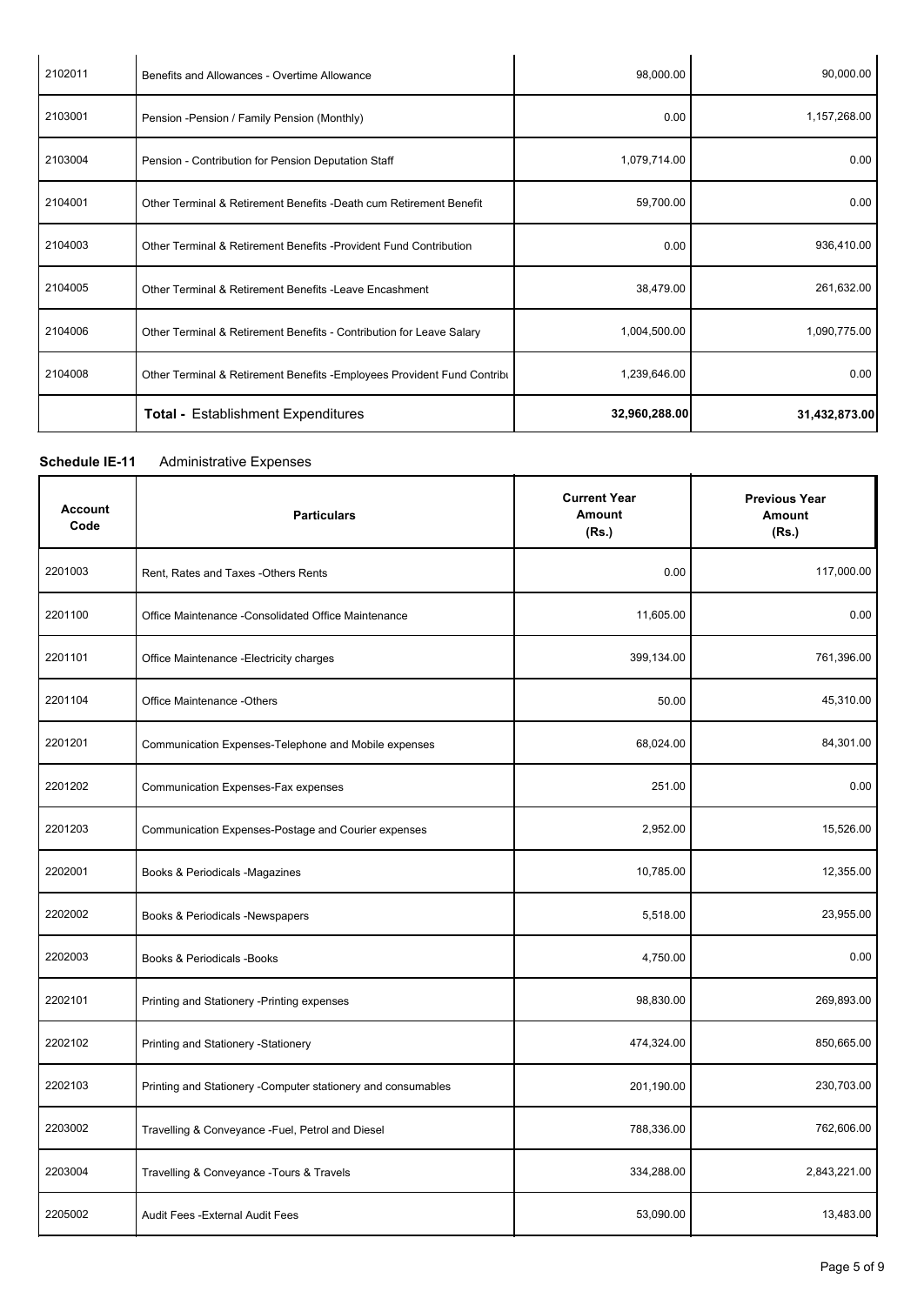| 2205100 | Legal Expenses - Consolidated Legal Expenses                         | 60,000.00    | 0.00         |
|---------|----------------------------------------------------------------------|--------------|--------------|
| 2205101 | Legal Expenses - Legal Fees                                          | 210,000.00   | 0.00         |
| 2205203 | Professional and Other Fees -Consultancy fees                        | 7,118.00     | 0.00         |
| 2206002 | Advertisement and Publicity -Advertisement expenses                  | 394,000.00   | 234,586.00   |
| 2206004 | Advertisement and Publicity - Website and Internet Related Expenses  | 474,762.00   | 90,337.00    |
| 2206101 | Membership & subscriptions - Expenses for Membership & subscriptions | 9,300.00     | 20,000.00    |
| 2208001 | Other Administrative Expenses-Expenses for Meeting                   | 155,765.00   | 208,513.00   |
| 2208002 | Other Administrative Expenses-Expenses for Training                  | 77,154.00    | 392,440.00   |
| 2208003 | Other Administrative Expenses-Miscellaneous expenses                 | 41,129.00    | 0.00         |
| 2208004 | Other Administrative Expenses-Medical Re-imbursement                 | 312,888.00   | 632,602.00   |
| 2208007 | Other Administrative Expenses - Hospitality Expenses                 | 51,795.00    | 0.00         |
| 2208009 | Other Administrative Expenses - Motor Vehicle Tax                    | 127,938.00   | 92,871.00    |
| 2208010 | Other Administrative Expenses - Liveries                             | 0.00         | 100,998.00   |
|         | <b>Total - Administrative Expenses</b>                               | 4,374,976.00 | 7,802,761.00 |

## **Schedule IE-12** Operations & Maintenance

| <b>Account</b><br>Code | <b>Particulars</b>                                               | <b>Current Year</b><br>Amount<br>(Rs.) | <b>Previous Year</b><br>Amount<br>(Rs.) |
|------------------------|------------------------------------------------------------------|----------------------------------------|-----------------------------------------|
| 2301001                | Power & Fuel -Consumption of Diesel and Petrol                   | 3,970,697.00                           | 2,965,222.00                            |
| 2303006                | Consumption of Stores -Sanitary & Conservancy Store              | 1,272,889.00                           | 283,221.00                              |
| 2304003                | Hire Charges - Other Hire Charges                                | 12,900.00                              | 67,200.00                               |
| 2305005                | Repairs & maintenance -Infrastructure Assets -Storm Water Drains | 8,917,026.00                           | 0.00                                    |
| 2305007                | Repairs & maintenance -Infrastructure Assets -Sewerage Network   | 151,948.00                             | 0.00                                    |
| 2305104                | Repairs & maintenance - Civic Amenities - Parking Lots           | 16,940.00                              | 0.00                                    |
| 2305105                | Repairs & maintenance - Civic Amenities - Markets & Complexes    | 862,834.00                             | 212,225.00                              |
| 2305106                | Repairs & maintenance -Civic Amenities -Public Toilets           | 1,000,000.00                           | 0.00                                    |
| 2305107                | Repairs & maintenance - Civic Amenities - Fire Tender Engines    | 87,192.00                              | 90,755.00                               |
| 2305201                | Repairs & maintenance -Buildings -Office Buildings               | 780,919.00                             | 193,372.00                              |
| 2305303                | Repairs & maintenance - Vehicles - SWM Vehicles                  | 3,232,768.00                           | 1,419,392.00                            |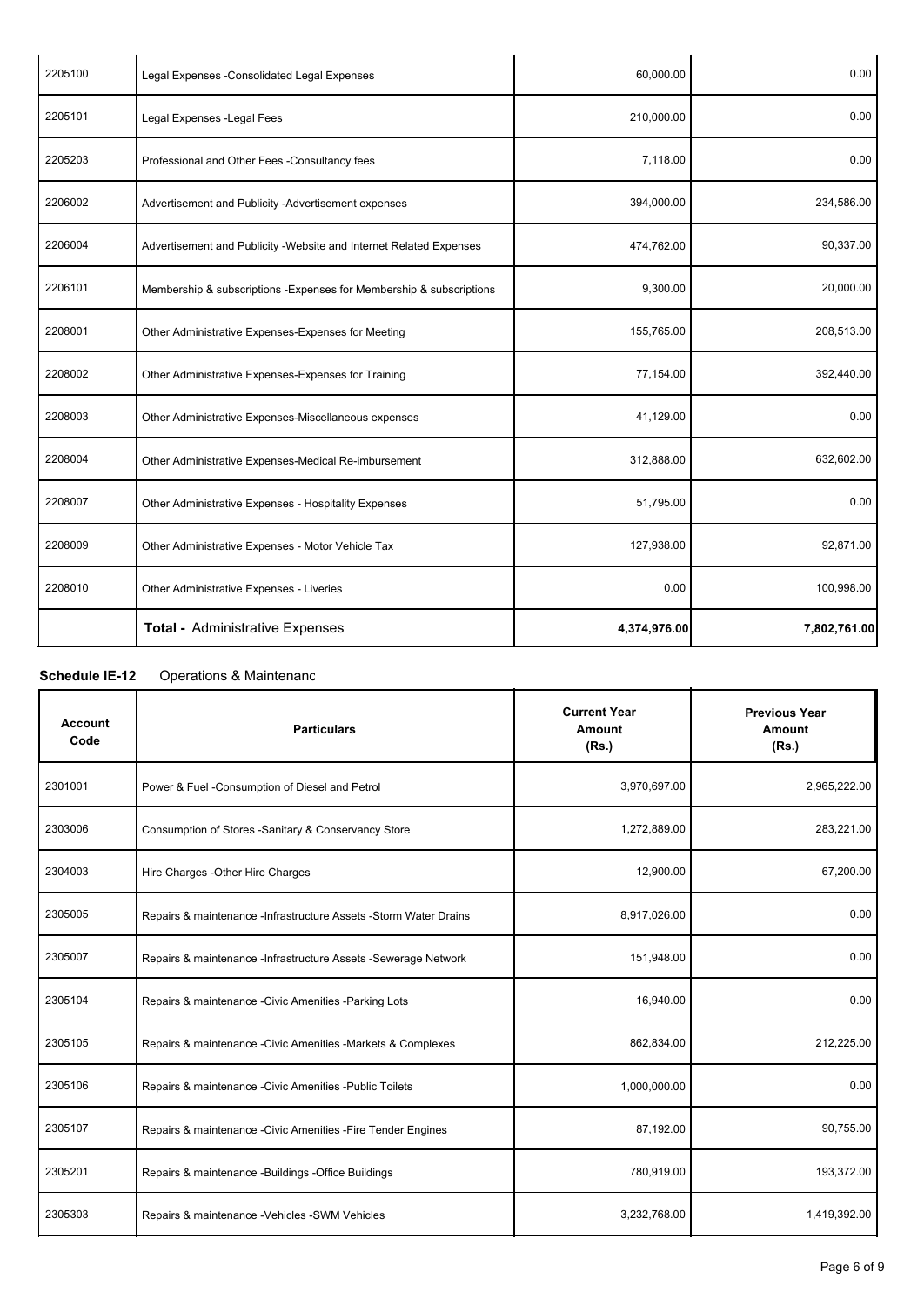| 2305305 | Repairs & maintenance -Vehicles -Office Vehicles                        | 326,380.00    | 604,782.00   |
|---------|-------------------------------------------------------------------------|---------------|--------------|
| 2305901 | Repairs & maintenance -Others -Furniture & Fixture                      | 0.00          | 15,780.00    |
| 2305902 | Repairs & maintenance -Others -Electrical Appliances                    | 4,590.00      | 5,420.00     |
| 2305903 | Repairs & maintenance -Others -Office Equipments                        | 6,755.00      | 0.00         |
| 2305904 | Repairs & maintenance -Others -Office Lighting System                   | 1,680.00      | 0.00         |
| 2305906 | Repairs & maintenance -Others -Other fixed assets                       | 779,533.00    | 104,294.00   |
| 2305907 | Repairs & maintenance -Others -Computers and Accessories                | 194,400.00    | 25,000.00    |
| 2308003 | Other operating & maintenance expenses -Garbage & Clearance expenses    | 25,600.00     | 390,600.00   |
| 2308004 | Other operating & maintenance expenses - Pesticide at Compost Plant, Ma | 189,600.00    | 410,000.00   |
| 2308008 | Other operating & maintenance expenses - Disposal of Pauper Dead Bodie  | 41,040.00     | 63,840.00    |
|         | <b>Total - Operations &amp; Maintenance</b>                             | 21,875,691.00 | 6,851,103.00 |

## **Schedule IE-13** Interest & Finance Expen

| Account<br>Code | <b>Particulars</b>                                                             | <b>Current Year</b><br>Amount<br>(Rs.) | <b>Previous Year</b><br><b>Amount</b><br>(Rs.) |
|-----------------|--------------------------------------------------------------------------------|----------------------------------------|------------------------------------------------|
| 2405001         | Interest on Loans from Banks & Other Financial Institutions - Interest on Loan | 84,194.00                              | 190,065.00                                     |
| 2407003         | Bank Charges - Bank Charges and other Commission Charges                       | 84.00                                  | 70.00                                          |
| 2408001         | Other Finance Expenses -Discount on Early / Prompt Payments of Taxes (         | 75,760.00                              | 71,062.00                                      |
|                 | <b>Total - Interest &amp; Finance Expenses</b>                                 | 160,038.00                             | 261,197.00                                     |

## **Schedule IE-14** Programme Expenses

| <b>Account</b><br>Code | <b>Particulars</b>                              | <b>Current Year</b><br>Amount<br>(Rs.) | <b>Previous Year</b><br><b>Amount</b><br>(Rs.) |
|------------------------|-------------------------------------------------|----------------------------------------|------------------------------------------------|
| 2502006                | Own Programme -Donations etc.                   | 0.00                                   | 70,000.00                                      |
| 2502007                | Own Programme -Miscellaneous Programme Expenses | 139,462.00                             | 614,000.00                                     |
| 2502009                | Own Program - Public Awareness                  | 392,674.00                             | 500,000.00                                     |
| 2502010                | Own Program - Councillors Discretionary Grant   | 110,000.00                             | 0.00                                           |
| 2502102                | Scheme Programme -SJSRY Other Expenses          | 418,478.00                             | 210,000.00                                     |
|                        | Total - Programme Expenses                      | 1,060,614.00                           | 1,394,000.00                                   |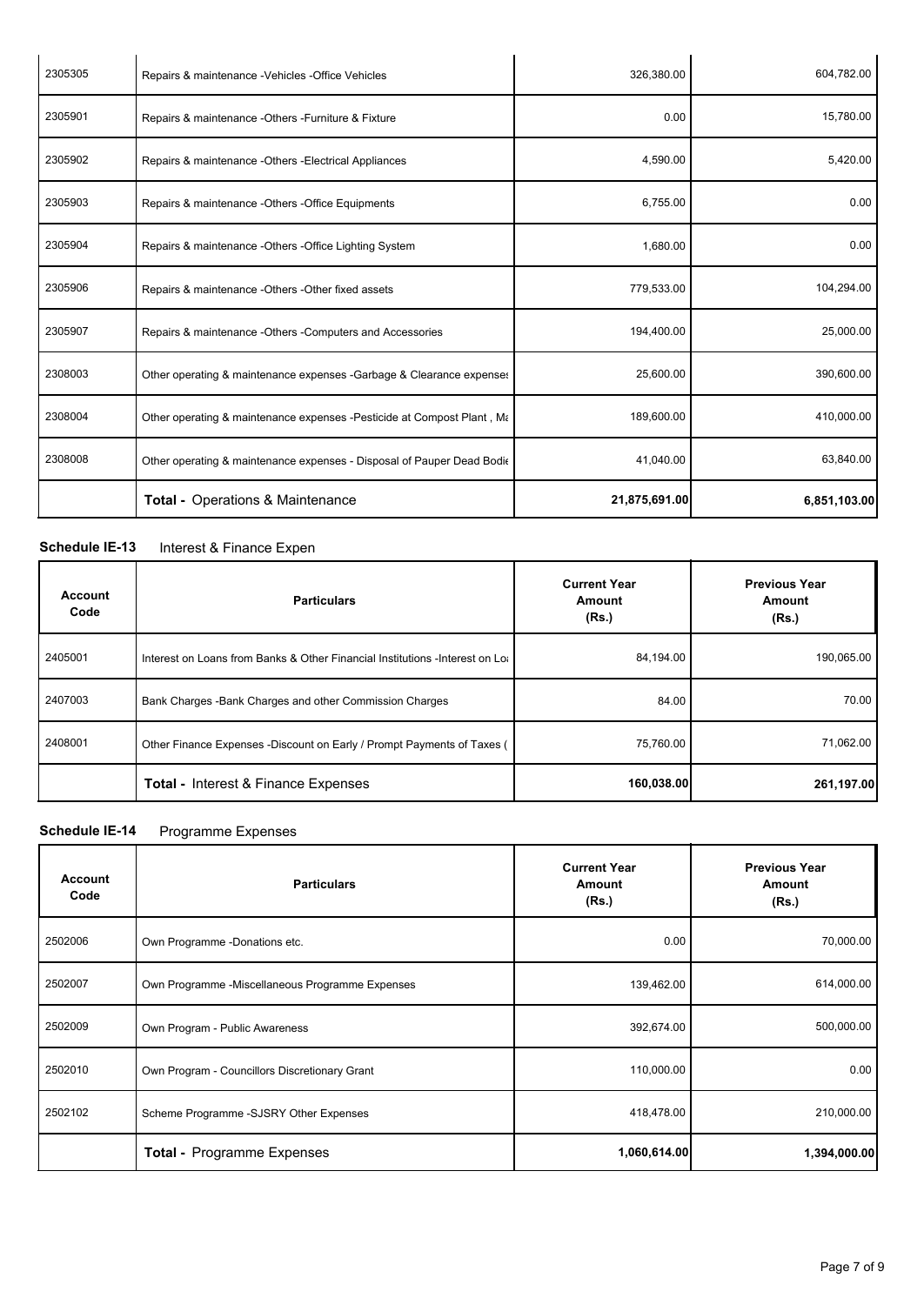| <b>Account</b><br>Code | <b>Particulars</b>                                                             | <b>Current Year</b><br>Amount<br>(Rs.) | <b>Previous Year</b><br>Amount<br>(Rs.) |
|------------------------|--------------------------------------------------------------------------------|----------------------------------------|-----------------------------------------|
| 2722001                | <b>Buildings -Office Buildings</b>                                             | 97,880.00                              | 17,769.00                               |
| 2722003                | <b>Buildings -Market Building</b>                                              | 0.00                                   | 42,659.00                               |
| 2722006                | Buildings -Building attached to Civic Amenities                                | 0.00                                   | 735.00                                  |
| 2723001                | Roads & Bridges -Concrete Roads                                                | 206,332.00                             | 91,363.00                               |
| 2723006                | Roads & Bridges - Railing                                                      | 0.00                                   | 11,957.00                               |
| 2723205                | Water Supply Network-Water Treatment Plant                                     | 0.00                                   | 13,289.00                               |
| 2723301                | Public Lighting System-Lamp posts                                              | 11,290.00                              | 5,645.00                                |
| 2724001                | Plant & machinery -Depreciation on Plant & machinery                           | 30,965.00                              | 0.00                                    |
| 2724002                | Plant & Machinery - SWM Equipments                                             | 0.00                                   | 17,676.00                               |
| 2725001                | Vehicles -Motor Car                                                            | 81,144.00                              | 81,144.00                               |
| 2725002                | Vehicles - Jeep                                                                | 182,869.00                             | 143,649.00                              |
| 2725004                | <b>Vehicles - Trucks</b>                                                       | 583,889.00                             | 502,165.00                              |
| 2725006                | Vehicles - Cranes                                                              | 13,289.00                              | 13,289.00                               |
| 2725009                | Vehicles - JCB                                                                 | 143,405.00                             | 103,385.00                              |
| 2726002                | Office & Other Equipments - Computers                                          | 307,407.00                             | 303,598.00                              |
| 2726004                | Office & Other Equipments -Photo-copiers                                       | 11,718.00                              | 7,728.00                                |
| 2726007                | Office & Other Equipments -Others                                              | 50,029.00                              | 44,917.00                               |
| 2727001                | Furniture, Fixtures, Fittings and Electrical Appliances -Wooden Furniture      | 60,067.00                              | 48,027.00                               |
| 2727002                | Furniture, Fixtures, Fittings and Electrical Appliances -Metal Furniture       | 50,127.00                              | 47,512.00                               |
| 2727003                | Furniture, Fixtures, Fittings and Electrical Appliances - Electrical Items and | 75,153.00                              | 68,801.00                               |
| 2727004                | Furniture, Fixtures, Fittings and Electrical Appliances -Others                | 227,723.00                             | 215,751.00                              |
| 2728001                | Other Fixed Assets - Intangible Assets                                         | 4,000.00                               | 0.00                                    |
| 2728002                | Fixed Assets - Intangible Assets - Software                                    | 0.00                                   | 4,000.00                                |
|                        | <b>Total - Depreciation</b>                                                    | 2,137,287.00                           | 1,785,059.00                            |